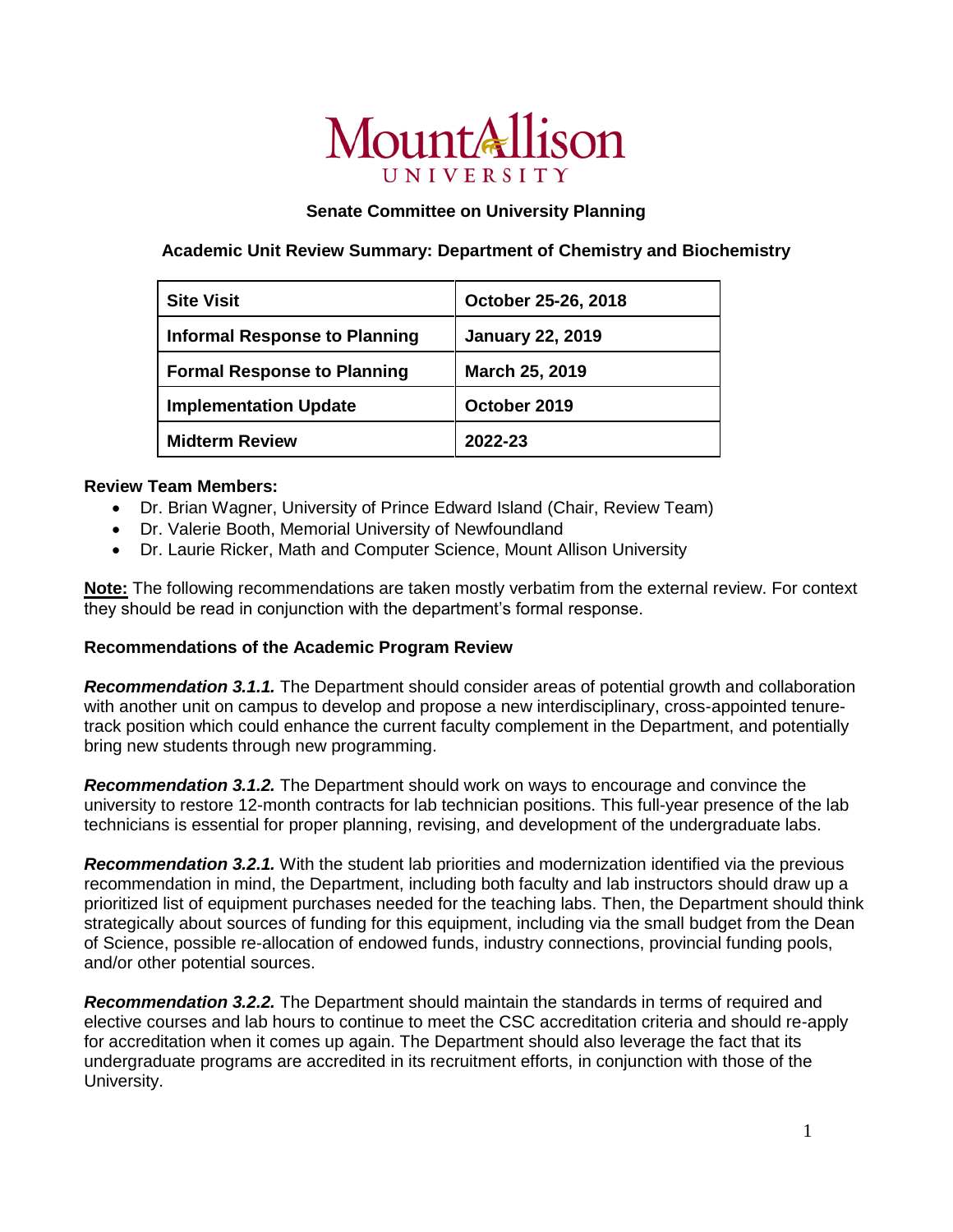*Recommendation 3.2.3.* The Department drastically reduce, or eliminate, the Independent Study courses and strategically redeploy faculty time thus freed-up to implement more efficient mechanisms to offer upper year courses to students. Since so much time and effort has gone into supporting strong lab and critical thinking skills in the first two years of their education, students are well prepared to take more specialized courses in their upper years and will be able to contribute to the presentation of material in such courses. There are a number of different mechanisms to more efficiently offer upper year courses suggested in the report.

*Recommendation 3.2.4.* If the Independent Studies courses are to be continued, there needs to be a standard, rational, well-communicated (to both faculty and students) method to assign grades to students. The grading scheme should involve a faculty member beyond the main supervisor – *e.g.*, a component that comes from a short talk or poster presentation graded by a panel of faculty. It would be very do-able and beneficial to organize all the students doing Independent Studies projects in the same semester to present on the same day to each other, as well as to as many faculty members as can feasibly attend.

*Recommendation 3.2.5.* The Department should re-examine the program requirements and course time tabling to identify ways to reduce the number of course requirements for biochemistry degrees, and to avoid stacking some semesters with many required courses and while other semesters have a dearth of relevant courses for students to take.

*Recommendation 3.2.6.* The number of labs and particularly lab reports should be strategically reduced according to where the Department feels their priorities lie (while still meeting minimum requirements for CSC accreditation). The faculty and lab instructor time freed-up by this change should then be used to update the lab components of courses and to better harmonize the lab and lecture component of courses.

*Recommendation 3.2.7.* With privacy concerns in mind, the Department should consider making it standard practice to pass information about students with learning disabilities on to lab instructors.

*Recommendation 3.3.1* The Department should encourage individual faculty members to take more advantage of the various sources of funding for undergraduate summer researchers, and thereby increase the research activities in the summer months.

*Recommendation 3.3.2* The Department should make sure that they have an active presence, as far as possible, in any University Strategic planning, to ensure their needs and concerns are addressed, and to help establish the balance and synergy between the teaching and research missions of the University, in a way that supports the integrated approach of the Department.

*Recommendation 3.3.3* The Department should develop a strategy to prioritize and fund repairs and replacements for obsolete or failing research instrumentation.

*Recommendation 3.4.1.* The Department should review its current working relationship with the Library, and make sure that all available resources are being used in a way that most benefits the department. A Library representative should be assigned within the faculty in the department to liaise with the librarians on important and relevant decisions in terms of subscriptions and holdings.